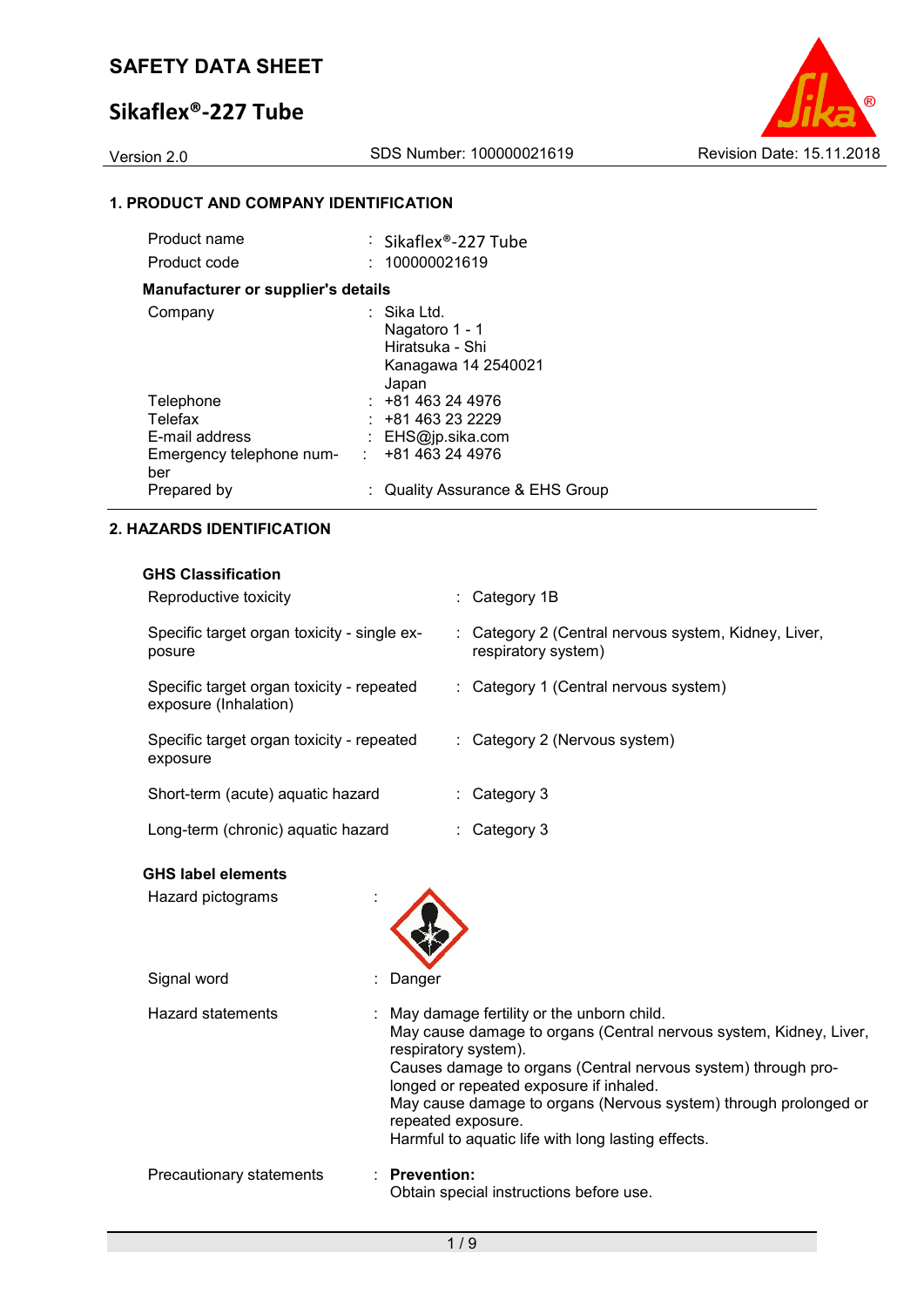# **Sikaflex®-227 Tube**

| SDS Number: 100000021619<br>Version 2.0<br>Do not handle until all safety precautions have been read and under-<br>stood.<br>Do not breathe dust/ fume/ gas/ mist/ vapours/ spray.<br>Wash skin thoroughly after handling.<br>Do not eat, drink or smoke when using this product.<br>Avoid release to the environment.<br>Wear protective gloves/ protective clothing/ eye protection/ face protec-<br>tion.<br><b>Response:</b><br>IF exposed or concerned: Call a POISON CENTER/doctor.<br>Storage:<br>Store locked up. |           |                                  |
|---------------------------------------------------------------------------------------------------------------------------------------------------------------------------------------------------------------------------------------------------------------------------------------------------------------------------------------------------------------------------------------------------------------------------------------------------------------------------------------------------------------------------|-----------|----------------------------------|
|                                                                                                                                                                                                                                                                                                                                                                                                                                                                                                                           |           | <b>Revision Date: 15.11.2018</b> |
| Dispose of contents/ container to an approved waste disposal plant.                                                                                                                                                                                                                                                                                                                                                                                                                                                       | Disposal: |                                  |

 $\odot$ 

# **Other hazards which do not result in classification**

None known.

## **3. COMPOSITION/INFORMATION ON INGREDIENTS**

#### Substance / Mixture : Mixture

**Hazardous components**

| Chemical name                                                                | CAS-No.        | Concentration (%) | <b>ENCS/ISHL</b><br>number |
|------------------------------------------------------------------------------|----------------|-------------------|----------------------------|
| Hydrocarbons, C9-C12, n-alkanes, isoal-<br>kanes, cyclics, aromatics (2-25%) | 64742-82-1     | $>= 10 - 520$     |                            |
| Titanium(IV) oxide                                                           | 13463-67-7     | $>= 1 - 10$       | 1-558                      |
| xylene                                                                       | 1330-20-7      | 1.4               | $3-3, 3-60$                |
| ethylbenzene                                                                 | $100 - 41 - 4$ | $>= 0.3 - 1.5$    | $3-60$                     |
| 4,4'-methylenediphenyl diisocyanate                                          | 101-68-8       | $>= 0.1 - 5.1$    | 4-118                      |

## **4. FIRST AID MEASURES**

| General advice                                                    | : Move out of dangerous area.<br>Consult a physician.<br>Show this safety data sheet to the doctor in attendance.                                                                                                                                                                                                                     |
|-------------------------------------------------------------------|---------------------------------------------------------------------------------------------------------------------------------------------------------------------------------------------------------------------------------------------------------------------------------------------------------------------------------------|
| If inhaled                                                        | : Move to fresh air.                                                                                                                                                                                                                                                                                                                  |
| In case of skin contact                                           | Consult a physician after significant exposure.<br>: Take off contaminated clothing and shoes immediately.<br>Wash off with soap and plenty of water.<br>If symptoms persist, call a physician.                                                                                                                                       |
| In case of eye contact                                            | : Remove contact lenses.<br>Keep eye wide open while rinsing.<br>If eye irritation persists, consult a specialist.                                                                                                                                                                                                                    |
| If swallowed                                                      | : Clean mouth with water and drink afterwards plenty of water.<br>Do not give milk or alcoholic beverages.                                                                                                                                                                                                                            |
| Most important symptoms<br>and effects, both acute and<br>delayed | Never give anything by mouth to an unconscious person.<br>: No known significant effects or hazards.<br>See Section 11 for more detailed information on health effects and<br>symptoms.<br>May damage fertility or the unborn child.<br>May cause damage to organs.<br>Causes damage to organs through prolonged or repeated exposure |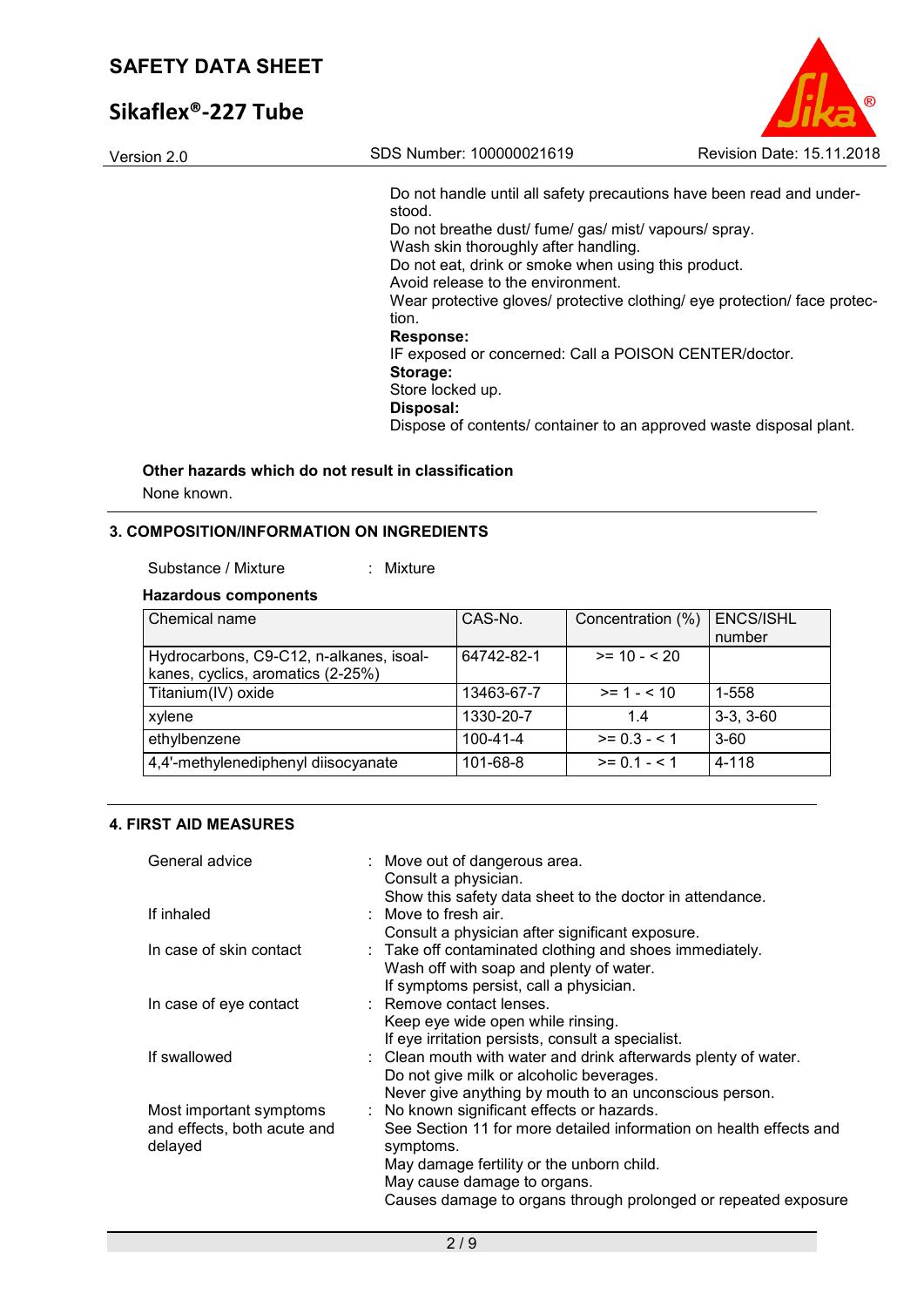# **Sikaflex®-227 Tube**

| Version 2.0                                                                   | SDS Number: 100000021619                                                                                     | Revision Date: 15.11.2018                                             |
|-------------------------------------------------------------------------------|--------------------------------------------------------------------------------------------------------------|-----------------------------------------------------------------------|
| Notes to physician                                                            | if inhaled.<br>sure.<br>Treat symptomatically.                                                               | May cause damage to organs through prolonged or repeated expo-        |
| <b>5. FIREFIGHTING MEASURES</b>                                               |                                                                                                              |                                                                       |
| Suitable extinguishing media                                                  | Alcohol-resistant foam<br>Carbon dioxide (CO2)<br>Dry chemical                                               |                                                                       |
| Specific hazards during fire-<br>fighting                                     |                                                                                                              | Do not use a solid water stream as it may scatter and spread fire.    |
| Hazardous combustion prod-<br>ucts                                            | No hazardous combustion products are known<br>÷.                                                             |                                                                       |
| Specific extinguishing meth-<br>ods                                           | : Use water spray to cool unopened containers.                                                               |                                                                       |
| Special protective equipment<br>for firefighters                              | : In the event of fire, wear self-contained breathing apparatus.                                             |                                                                       |
| <b>6. ACCIDENTAL RELEASE MEASURES</b>                                         |                                                                                                              |                                                                       |
| Personal precautions, protec-<br>tive equipment and emer-<br>gency procedures | Use personal protective equipment.<br>Remove all sources of ignition.<br>Deny access to unprotected persons. |                                                                       |
| <b>Environmental precautions</b>                                              | Prevent product from entering drains.<br>tive authorities.                                                   | If the product contaminates rivers and lakes or drains inform respec- |
| Methods and materials for<br>containment and cleaning up                      | binder, universal binder, sawdust).                                                                          | Soak up with inert absorbent material (e.g. sand, silica gel, acid    |
| <b>7. HANDLING AND STORAGE</b>                                                |                                                                                                              |                                                                       |
| <b>Handling</b>                                                               |                                                                                                              |                                                                       |
| Advice on protection against                                                  |                                                                                                              | Use explosion-proof equipment. Keep away from heat/sparks/open        |

 $\circledR$ 

| Advice on protection against<br>fire and explosion | : Use explosion-proof equipment. Keep away from heat/sparks/open<br>flames/hot surfaces. No smoking. Take precautionary measures<br>against electrostatic discharges.                                                                                                                                                                                                     |
|----------------------------------------------------|---------------------------------------------------------------------------------------------------------------------------------------------------------------------------------------------------------------------------------------------------------------------------------------------------------------------------------------------------------------------------|
| Advice on safe handling                            | : Do not breathe vapours or spray mist.<br>Avoid exceeding the given occupational exposure limits (see section<br>8).<br>Do not get in eyes, on skin, or on clothing.<br>For personal protection see section 8.<br>Smoking, eating and drinking should be prohibited in the application<br>area.<br>Follow standard hygiene measures when handling chemical prod-<br>ucts |
| Avoidance of contact<br>Hygiene measures           | $:$ No data available<br>: Handle in accordance with good industrial hygiene and safety<br>practice.<br>When using do not eat or drink.<br>When using do not smoke.<br>Wash hands before breaks and at the end of workday.                                                                                                                                                |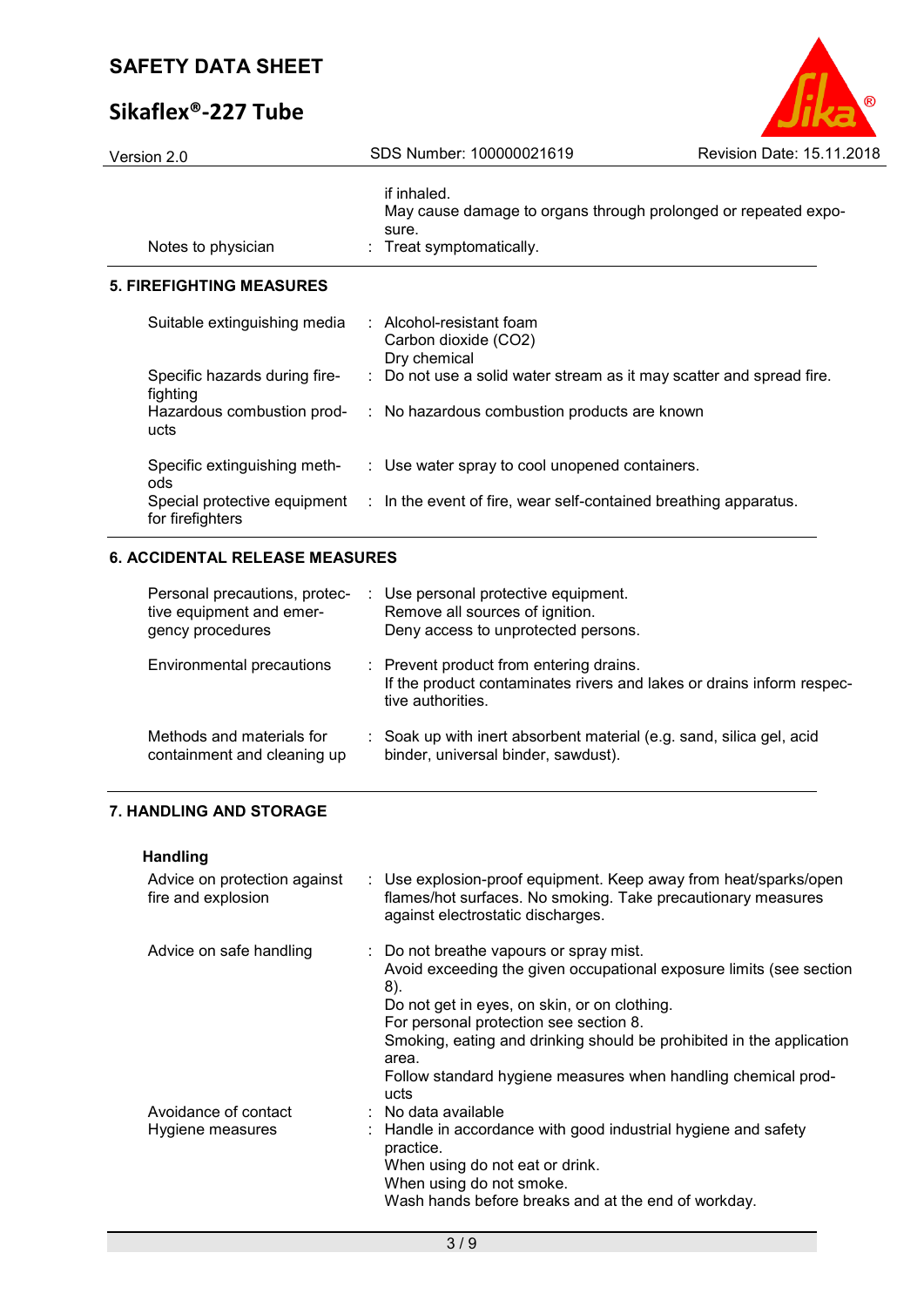# **Sikaflex®-227 Tube**



## **Storage**

| Conditions for safe storage | : Store in original container.              |
|-----------------------------|---------------------------------------------|
|                             | Keep in a well-ventilated place.            |
|                             | Observe label precautions.                  |
|                             | Store in accordance with local regulations. |

## **8. EXPOSURE CONTROLS/PERSONAL PROTECTION**

| Threshold limit value and permissible exposure limits for each component in the work en- |  |
|------------------------------------------------------------------------------------------|--|
| vironment                                                                                |  |

| Components                    | CAS-No.        | Value type<br>(Form of ex-<br>posure)     | Control parame-<br>ters / Permissible<br>concentration                                                                              | <b>Basis</b>  |
|-------------------------------|----------------|-------------------------------------------|-------------------------------------------------------------------------------------------------------------------------------------|---------------|
| xylene                        | 1330-20-7      | <b>ACL</b>                                | 50 ppm                                                                                                                              | JP OEL ISHL   |
|                               |                | OEL-M                                     | 50 ppm                                                                                                                              | <b>JP OEL</b> |
|                               |                |                                           | 217 mg/m3                                                                                                                           | <b>JSOH</b>   |
|                               |                | OEL-M                                     | 50 ppm                                                                                                                              | JP OEL        |
|                               |                |                                           | 217 mg/m3                                                                                                                           | <b>JSOH</b>   |
|                               |                |                                           | Further information: Group 2: Substances presumed to cause re-                                                                      |               |
|                               |                | productive toxicity in humans             |                                                                                                                                     |               |
|                               |                | <b>TWA</b>                                | $100$ ppm                                                                                                                           | <b>ACGIH</b>  |
|                               |                | <b>STEL</b>                               | $150$ ppm                                                                                                                           | <b>ACGIH</b>  |
| ethylbenzene                  | $100 - 41 - 4$ | <b>ACL</b>                                | 20 ppm                                                                                                                              | JP OEL ISHL   |
|                               |                | OEL-M                                     | 50 ppm                                                                                                                              | <b>JP OEL</b> |
|                               |                |                                           | 217 mg/m3                                                                                                                           | <b>JSOH</b>   |
|                               | humans         |                                           | Further information: Group 2: Substances presumed to cause re-<br>productive toxicity in humans, Group 2B: possibly carcinogenic to |               |
|                               |                | <b>TWA</b>                                | 20 ppm                                                                                                                              | <b>ACGIH</b>  |
|                               |                | <b>STEL</b>                               | 125 ppm                                                                                                                             | <b>ACGIH</b>  |
| 4,4'-methylenediphenyl diiso- | 101-68-8       | OEL-M                                     | $0.05$ mg/m $3$                                                                                                                     | JP OEL        |
| cyanate                       |                |                                           |                                                                                                                                     | <b>JSOH</b>   |
|                               |                | which induce allergic reactions in humans | Further information: Airway sensitizing agent; Group 1 substances                                                                   |               |
|                               |                | <b>TWA</b>                                | 0.005 ppm                                                                                                                           | <b>ACGIH</b>  |

## **Personal protective equipment**

| Respiratory protection   | : Use respiratory protection unless adequate local exhaust ventilation is<br>provided or exposure assessment demonstrates that exposures are<br>within recommended exposure guidelines.<br>The filter class for the respirator must be suitable for the maximum<br>expected contaminant concentration (gas/vapour/aerosol/particulates)<br>that may arise when handling the product. If this concentration is ex-<br>ceeded, self-contained breathing apparatus must be used. |
|--------------------------|-------------------------------------------------------------------------------------------------------------------------------------------------------------------------------------------------------------------------------------------------------------------------------------------------------------------------------------------------------------------------------------------------------------------------------------------------------------------------------|
| Hand protection          | : Chemical-resistant, impervious gloves complying with an approved<br>standard should be worn at all times when handling chemical products<br>if a risk assessment indicates this is necessary.                                                                                                                                                                                                                                                                               |
| Eye protection           | : Safety eyewear complying with an approved standard should be used<br>when a risk assessment indicates this is necessary.                                                                                                                                                                                                                                                                                                                                                    |
| Skin and body protection | : Choose body protection in relation to its type, to the concentration<br>and amount of dangerous substances, and to the specific work-place.                                                                                                                                                                                                                                                                                                                                 |

## **9. PHYSICAL AND CHEMICAL PROPERTIES**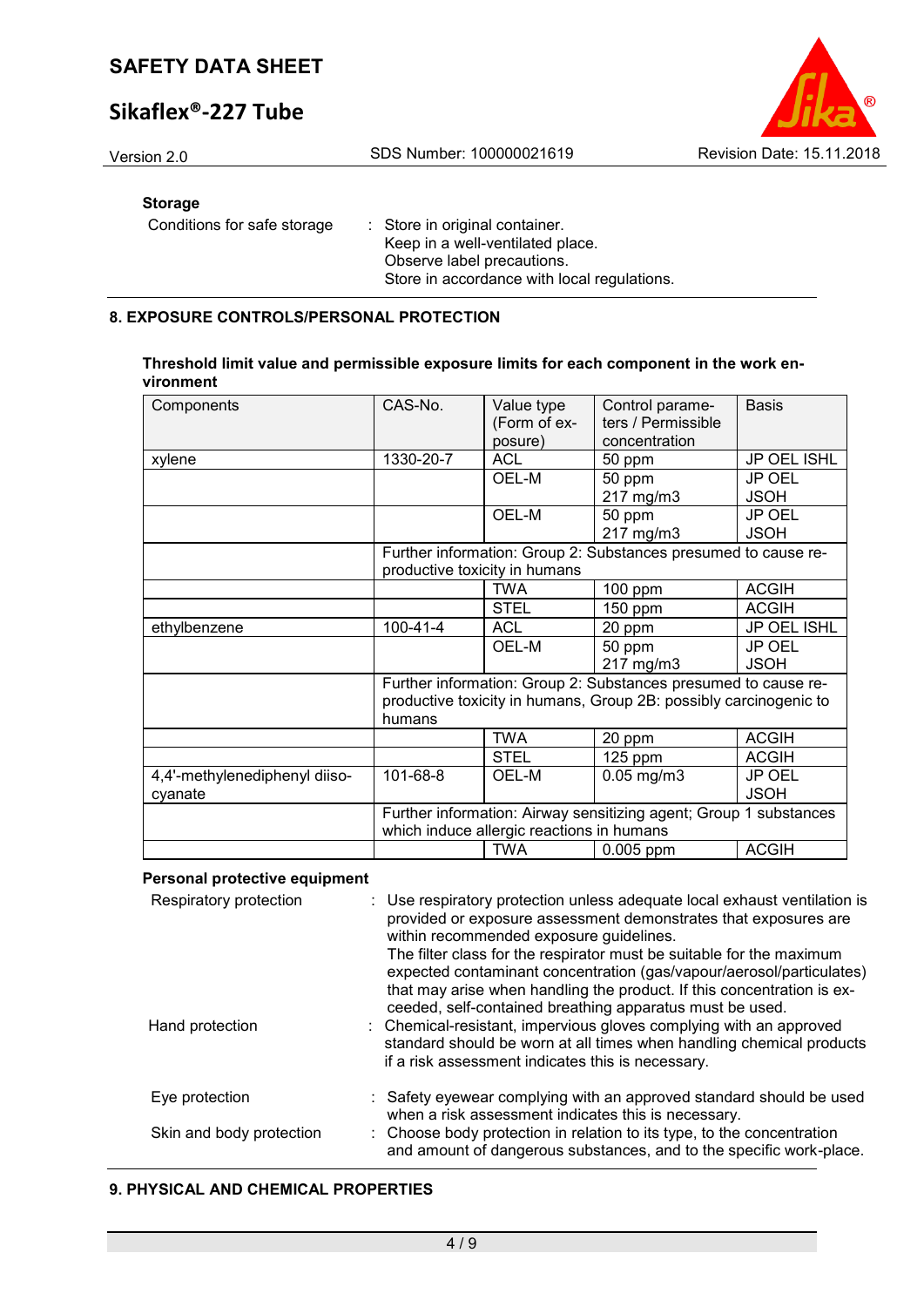# **Sikaflex®-227 Tube**



## **10. STABILITY AND REACTIVITY**

| Reactivity<br>Chemical stability<br>Possibility of hazardous reac-<br>tions | : No dangerous reaction known under conditions of normal use.<br>: The product is chemically stable.<br>: Stable under recommended storage conditions.<br>Vapours may form explosive mixture with air. |
|-----------------------------------------------------------------------------|--------------------------------------------------------------------------------------------------------------------------------------------------------------------------------------------------------|
| Conditions to avoid                                                         | : Heat, flames and sparks.                                                                                                                                                                             |

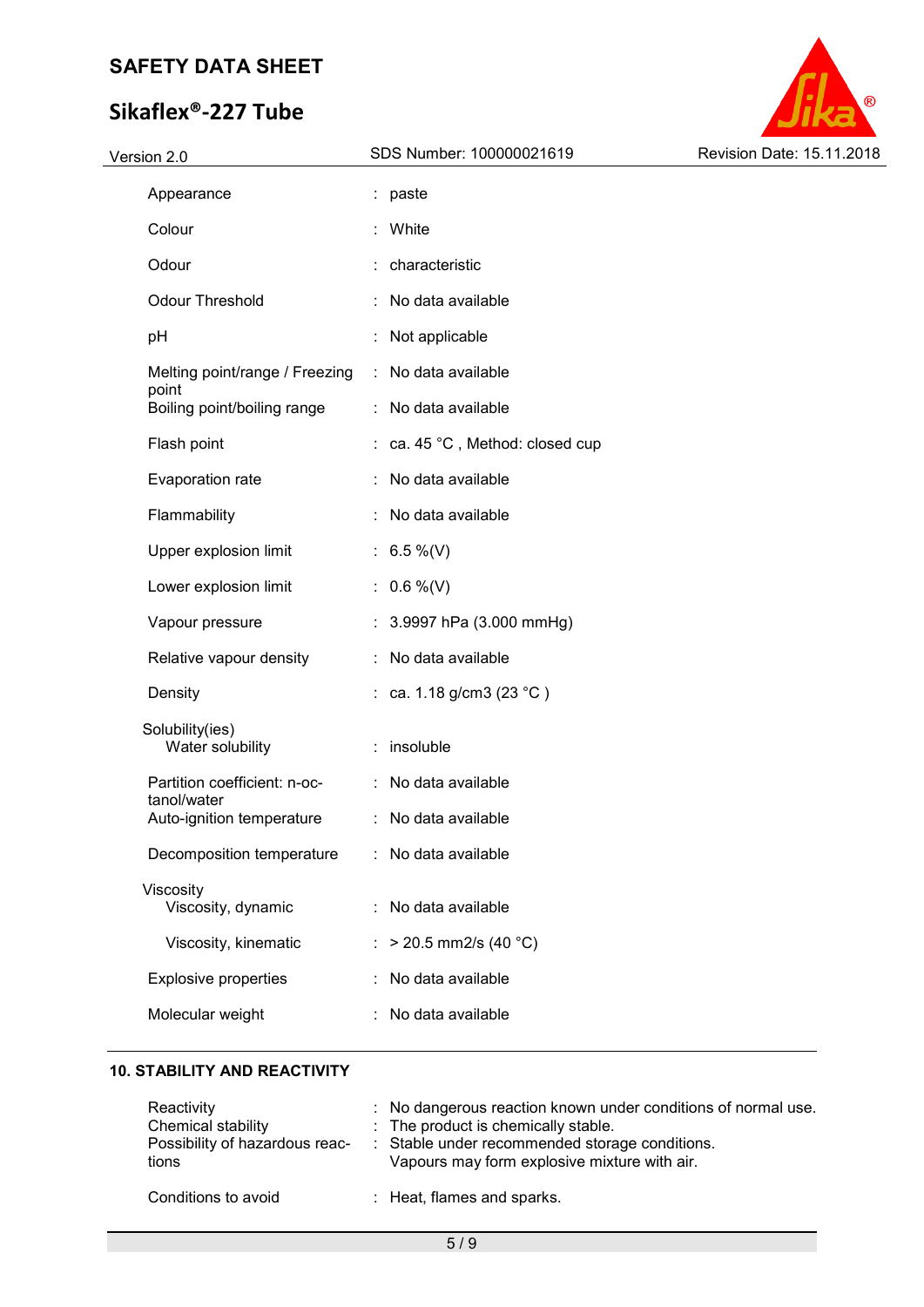# **Sikaflex®-227 Tube**

## Version 2.0 SDS Number: 100000021619 Revision Date: 15.11.2018

Incompatible materials : No data available Hazardous decomposition products

: No decomposition if stored and applied as directed.

## **11. TOXICOLOGICAL INFORMATION**

#### **Acute toxicity**

Not classified based on available information.

| <b>Components:</b> |
|--------------------|
|                    |

| xylene:<br>Acute oral toxicity       | : LD50 Oral (Rat): 3,523 mg/kg        |
|--------------------------------------|---------------------------------------|
| Acute dermal toxicity                | : LD50 Dermal (Rabbit): $1,700$ mg/kg |
| ethylbenzene:<br>Acute oral toxicity | : LD50 Oral (Rat): 3,500 mg/kg        |
| Acute dermal toxicity                | : LD50 Dermal (Rabbit): $5,510$ mg/kg |
|                                      |                                       |

### **4,4'-methylenediphenyl diisocyanate:**

| Acute inhalation toxicity | $\therefore$ Acute toxicity estimate: 1.5 mg/l       |
|---------------------------|------------------------------------------------------|
|                           | Test atmosphere: dust/mist, Method: Expert judgement |

### **Skin corrosion/irritation**

Not classified based on available information.

### **Serious eye damage/eye irritation**

Not classified based on available information.

#### **Respiratory or skin sensitisation**

Skin sensitisation: Not classified based on available information. Respiratory sensitisation: Not classified based on available information.

#### **Germ cell mutagenicity**

Not classified based on available information.

#### **Carcinogenicity**

Not classified based on available information.

#### **Reproductive toxicity**

May damage fertility or the unborn child.

#### **STOT - single exposure**

May cause damage to organs (Central nervous system, Kidney, Liver, respiratory system).

### **STOT - repeated exposure**

Causes damage to organs (Central nervous system) through prolonged or repeated exposure if inhaled.

May cause damage to organs (Nervous system) through prolonged or repeated exposure.

### **Aspiration toxicity**

Not classified based on available information.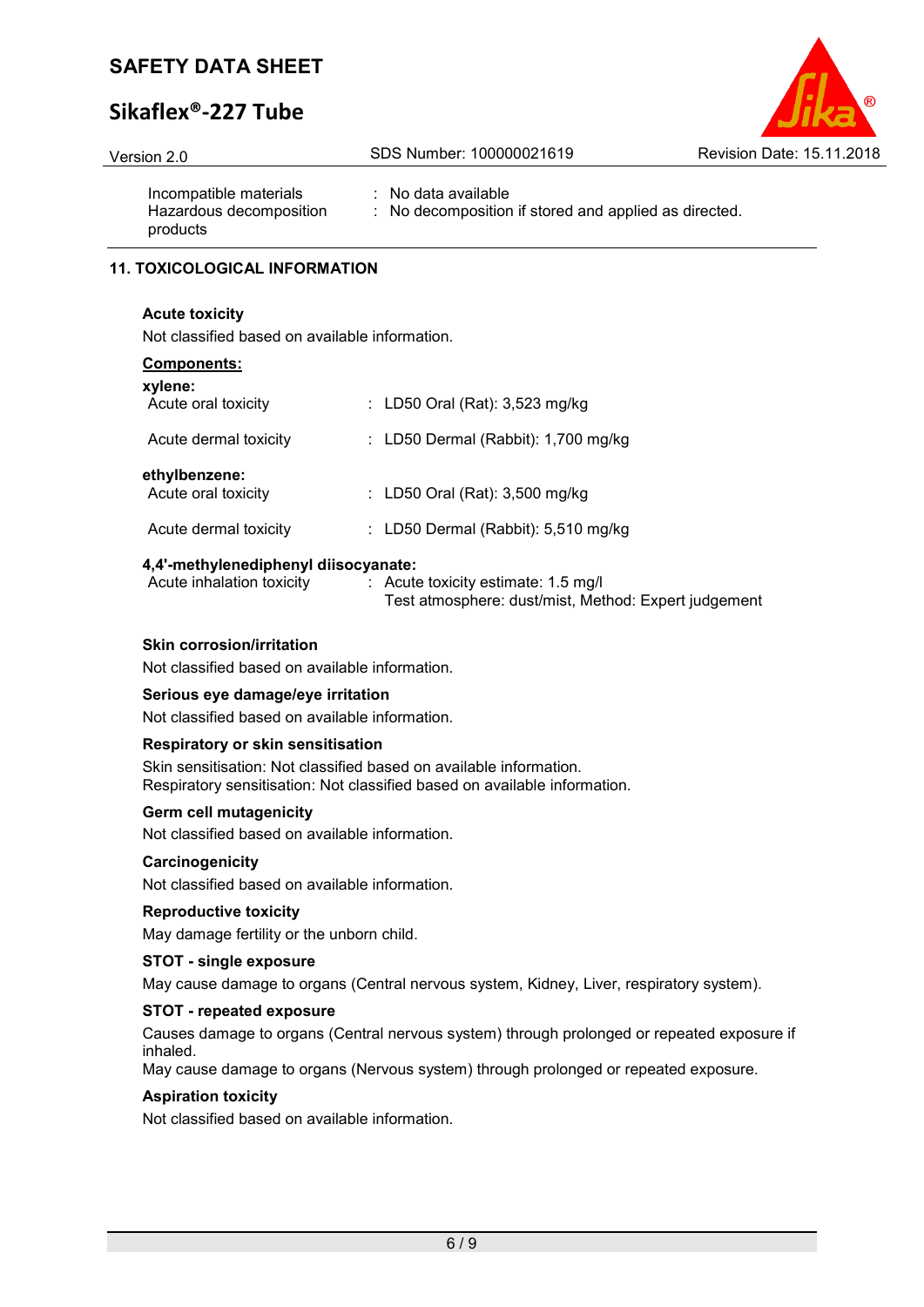# **Sikaflex®-227 Tube**



| <b>12. ECOLOGICAL INFORMATION</b>                         |   |                                                                                                                                                                        |
|-----------------------------------------------------------|---|------------------------------------------------------------------------------------------------------------------------------------------------------------------------|
| <b>Ecotoxicity</b>                                        |   |                                                                                                                                                                        |
| <b>Components:</b>                                        |   |                                                                                                                                                                        |
| xylene:<br>Toxicity to fish                               |   | : LC50 (Oncorhynchus mykiss (rainbow trout)): 3.3 mg/l<br>Exposure time: 96 h                                                                                          |
| ethylbenzene:<br>Toxicity to fish                         |   | : LC50 (Fish): <= 1 mg/l<br>Exposure time: 96 h                                                                                                                        |
| <b>Persistence and degradability</b><br>No data available |   |                                                                                                                                                                        |
| <b>Bioaccumulative potential</b><br>No data available     |   |                                                                                                                                                                        |
| <b>Mobility in soil</b><br>No data available              |   |                                                                                                                                                                        |
| Hazardous to the ozone layer<br>Not applicable            |   |                                                                                                                                                                        |
| <b>Other adverse effects</b>                              |   |                                                                                                                                                                        |
| Product:<br>Additional ecological infor-<br>mation        |   | : Harmful to aquatic life with long lasting effects.                                                                                                                   |
| <b>13. DISPOSAL CONSIDERATIONS</b>                        |   |                                                                                                                                                                        |
| <b>Disposal methods</b>                                   |   |                                                                                                                                                                        |
| Waste from residues                                       | ÷ | The product should not be allowed to enter drains, water courses or<br>the soil.<br>Do not contaminate ponds, waterways or ditches with chemical or<br>used container. |
| Contaminated packaging                                    |   | Send to a licensed waste management company.<br>: Empty remaining contents.<br>Dispose of as unused product.                                                           |

### **14. TRANSPORT INFORMATION**

## **International Regulations**

#### **UNRTDG**

Not regulated as a dangerous good

#### **IATA-DGR**

Not regulated as a dangerous good

Do not re-use empty containers.

Do not burn, or use a cutting torch on, the empty drum.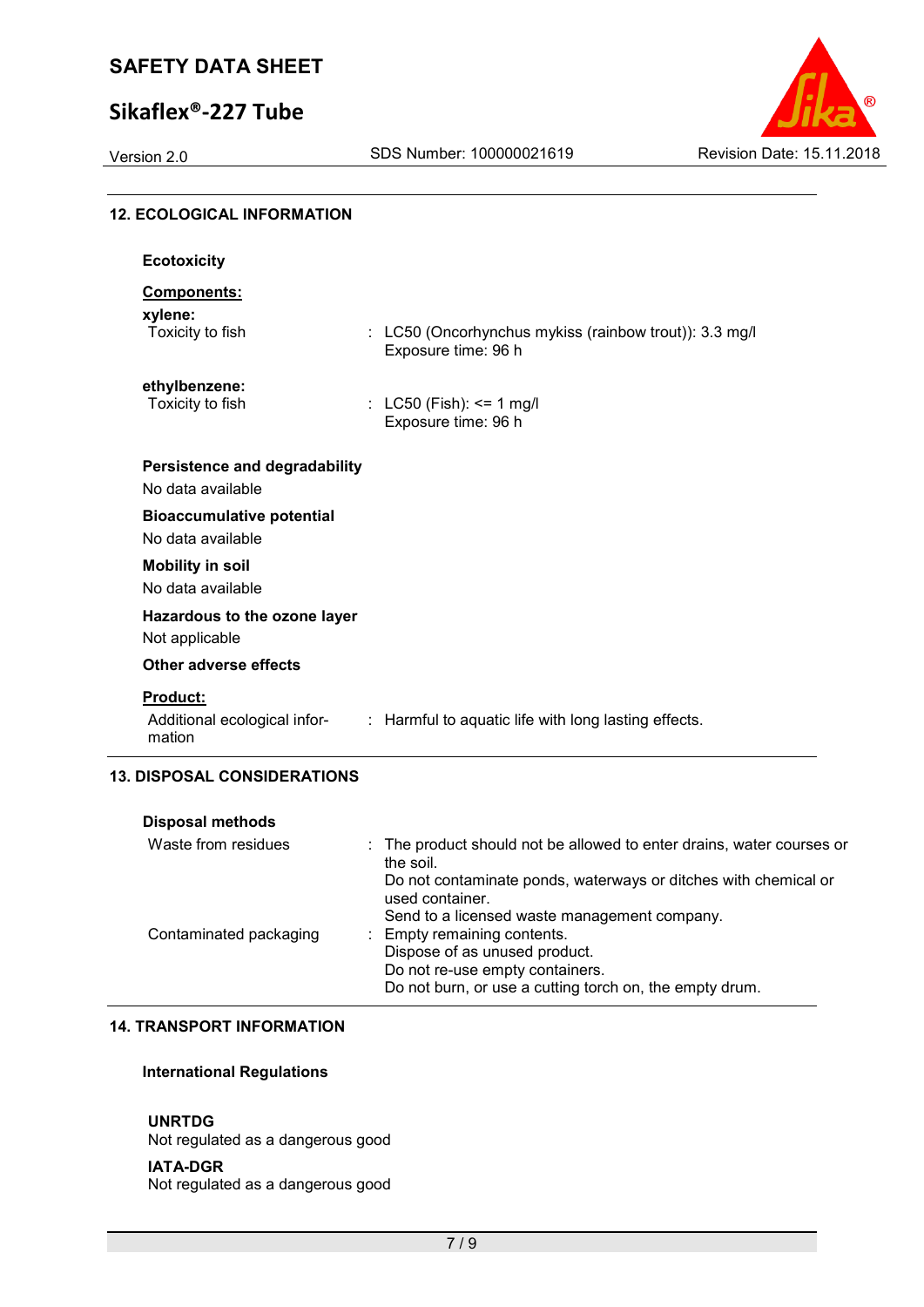# **Sikaflex®-227 Tube**

Version 2.0 SDS Number: 100000021619 Revision Date: 15.11.2018



**IMDG-Code** Not regulated as a dangerous good

### **Transport in bulk according to Annex II of MARPOL 73/78 and the IBC Code**

Not applicable for product as supplied.

#### **National Regulations**

Refer to section 15 for specific national regulation.

#### **Special precautions for user**

The transport classification(s) provided herein are for informational purposes only, and solely based upon the properties of the unpackaged material as it is described within this Safety Data Sheet. Transportation classifications may vary by mode of transportation, package sizes, and variations in regional or country regulations.

## **15. REGULATORY INFORMATION**

#### **Related Regulations**

**Fire Service Law** Not applicable

#### **Industrial Safety and Health Law**

**Harmful Substances Prohibited from Manufacture** Not applicable

**Harmful Substances Required Permission for Manufacture** Not applicable

**Substances Prevented From Impairment of Health** Not applicable

**Circular concerning Information on Chemicals having Mutagenicity - Annex 2: Information on Existing Chemicals having Mutagenicity** Not applicable

**Circular concerning Information on Chemicals having Mutagenicity - Annex 1: Information on Notified Substances having Mutagenicity** Not applicable

#### **Substances Subject to be Notified Names**

Article 57-2 (Enforcement Order Table 9)

| Chemical name                         | <b>Number</b> | Concentration (%) |
|---------------------------------------|---------------|-------------------|
| Titanium(IV) oxide                    | 191           | $>= 1 - 10$       |
| Xvlene                                | 136           | $>=1 - 10$        |
| Ethylbenzene                          | 70            | $>=0.1 - 1.1$     |
| Methylenebis(4,1-phenylene) diisocya- | 599           | $>=01 - 1$        |
| nate                                  |               |                   |

#### **Substances Subject to be Indicated Names**

Article 57 (Enforcement Order Article 18)

| <b>Chemical name</b> | <b>Number</b> |
|----------------------|---------------|
| Titanium(IV) oxide   | 191           |
| xylene               | 136           |
| ethylbenzene         |               |